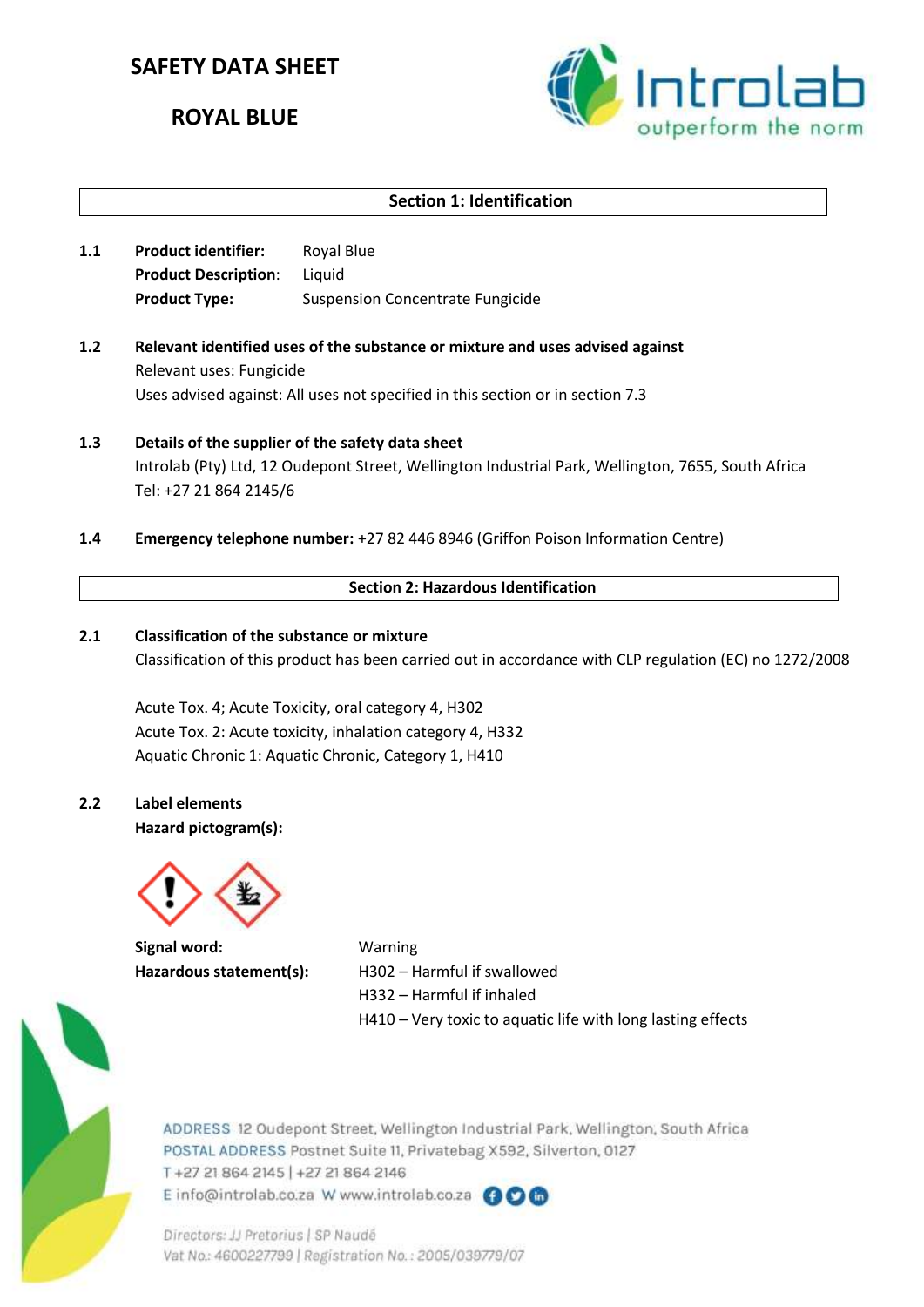## **Precautionary Statement(s):**

- P101 If medical advice is needed, have product container or label at hand.
- P102 Keep out of reach of children.
- P103 Read label before use.
- P261 Avoid breathing dust/fume/gas/mist/vapours/ spray.
- P264 Wash hands thoroughly after handling.
- P270 Do not eat, drink or smoke when using product.
- P271 Use only outdoors or in a well-ventilated area.
- P273 Avoid releases to the environment.
- P301 + P312 IF SWALLOWED: call a POISON CENTER/doctor/... IF you feel unwell.
- P304 + P340 IF INHALED: Remove person to fresh air and keep comfortable for breathing.
- P342 + P311 If experiencing respiratory symptoms: Call a POISON CENTER/doctor/…
- P330 Rinse mouth.
- P391 Collect spillage.

P501 – Dispose of the contents/containers in accordance with the current legislation on waste treatment.

## **Section 3: Composition / Information on Ingredients**

#### **3.1 Components:**

| <b>Chemical Name:</b> | Copper (II) Hydroxide    |  |
|-----------------------|--------------------------|--|
| CAS:                  | 20427-59-2               |  |
| EC:                   | 243-815-9                |  |
| <b>Formulation:</b>   | Copper Hydroxide 538 g/L |  |

#### **Section 4: First Aid Measures**

#### **4.1 Description of first aid measures**

The symptoms resulting from intoxication can appear after exposure, therefore, in case of doubt, seek medical attention for direct exposure to the chemical product or persistent discomfort, showing the SDS of this product.

#### **By inhalation:**

Remove to fresh air. If not breathing give artificial respiration. If breathing is difficult, give oxygen. Keep person at rest and warm. Treat symptomatically and supportively as and when required. Obtain medical advice if necessary.

#### **By skin contact:**

Remove any contaminated clothing. Wash skin with soap or mild detergent and water for at least 15 minutes. Get medical attention if irritation develops or persists. Wash clothing before re-use.

#### **By eye contact:**

Immediately flush eyes with lukewarm water or saline solution for at least 15 minutes, lifting lower and upper eyelids occasionally. Check for and remove any contact lenses after 5 minutes. Get medical attention if necessary.

#### **By ingestion / aspiration:**

Have victim rinse mouth thoroughly with water. Do not induce vomiting unless directed by medical personnel. If spontaneous vomiting occurs, have victim lean forward with head down to avoid breathing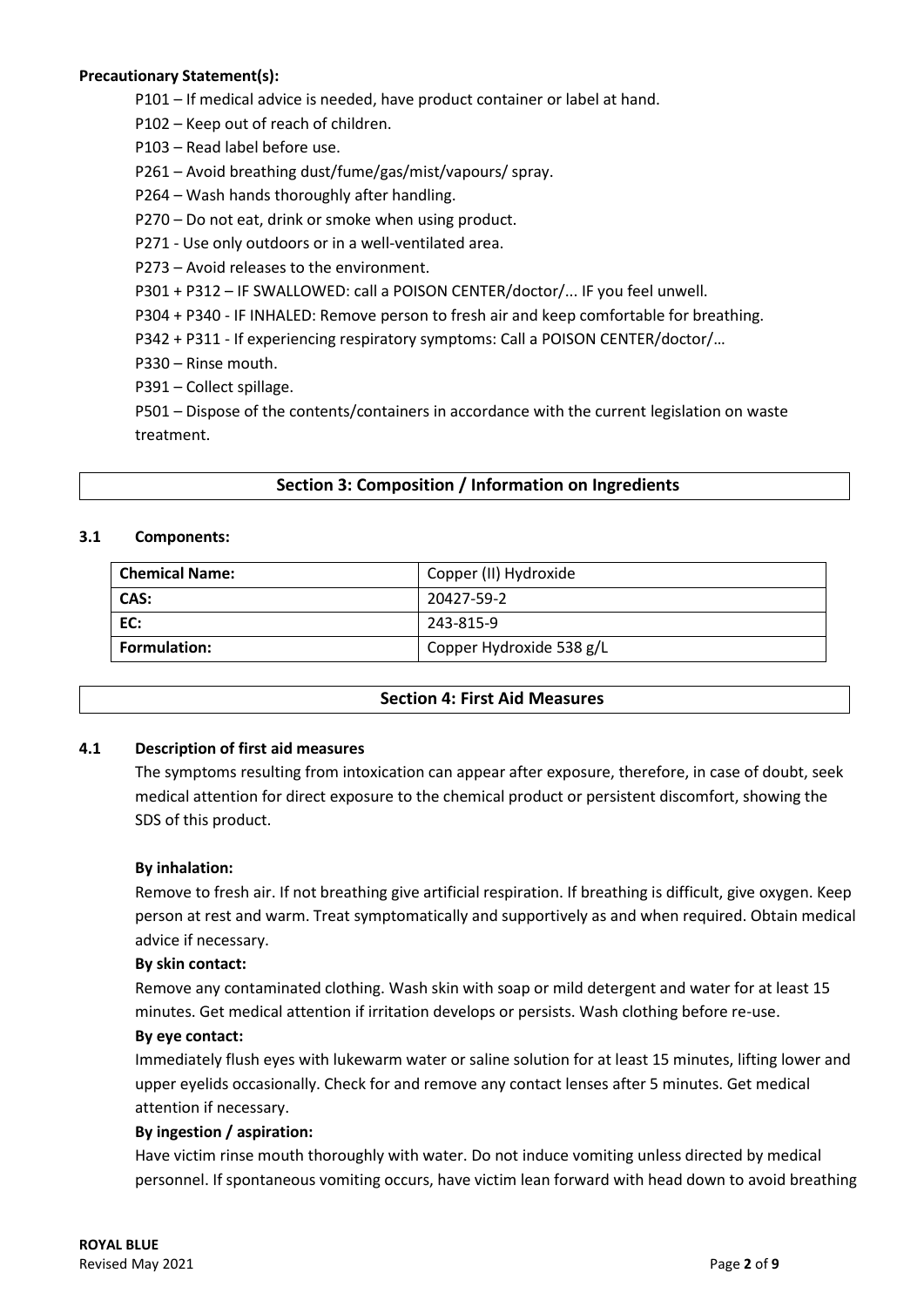in of vomits. Never give anything by mouth to an unconscious person. Qualified medical personnel should perform administration of oxygen. Seek medical advice if necessary.

## **4.2 Most important symptoms and effects, both acute and delayed** No information available.

# **4.3 Indication of any immediate medical attention and special treatment needed Notes to physician**: None. **Specific treatments**: Treat symptomatically.

#### **Section 5: Fire Fighting Measures**

#### **5.1 Fire Extinguishing Media**

**Suitable extinguishing media:** Use dry chemical powder for small fires and CO<sub>2</sub> foam for large fires. **Unsuitable extinguishing media:** No information available.

**5.2 Special hazards arising from the substance or mixture:** Nature of decomposition products not known for the product.

#### **5.3 Additional provisions:**

Act in accordance with the Internal Emergency Plan and the Information Sheets on actions to take after an accident or other emergencies. In the event of a fire, wear full protective clothing and self-contained breathing apparatus with full-face piece operated in the pressure demand or other positive pressure mode.

#### **Section 6: Accidental Release Measures**

#### **6.1 Personal precautions, protective equipment and emergency procedures:**

Isolate area. Keep unnecessary and unprotected personnel from entering the area. Do not inhale. Wear appropriate personal protective equipment such as splash goggles, gloves and an approved respirator.

**6.2 Environmental precautions:** Keep product away from drains, surface and underground water.

#### **6.3 Methods and materials for containment and cleaning up**

#### **Spills:**

Collect in containers for disposal. Wash contaminated surfaces to remove any residues. Minimize use of water to prevent environmental contamination.

#### **Large Spills:**

Prevent spillage or further leakage if it is safe to do so. Contain spillage with sand bags or by other means. Absorb with earth, sand or absorbent material. Dig up heavily contaminated soil. Flush with water to remove any residues. Keep product and wash water out of drains, sewers, ditches and waterways.

## **6.4 Reference to other sections:**

See Section 1 for emergency contact information. See Section 8 for information on appropriate personal protective equipment. See Section 13 for additional waste treatment information.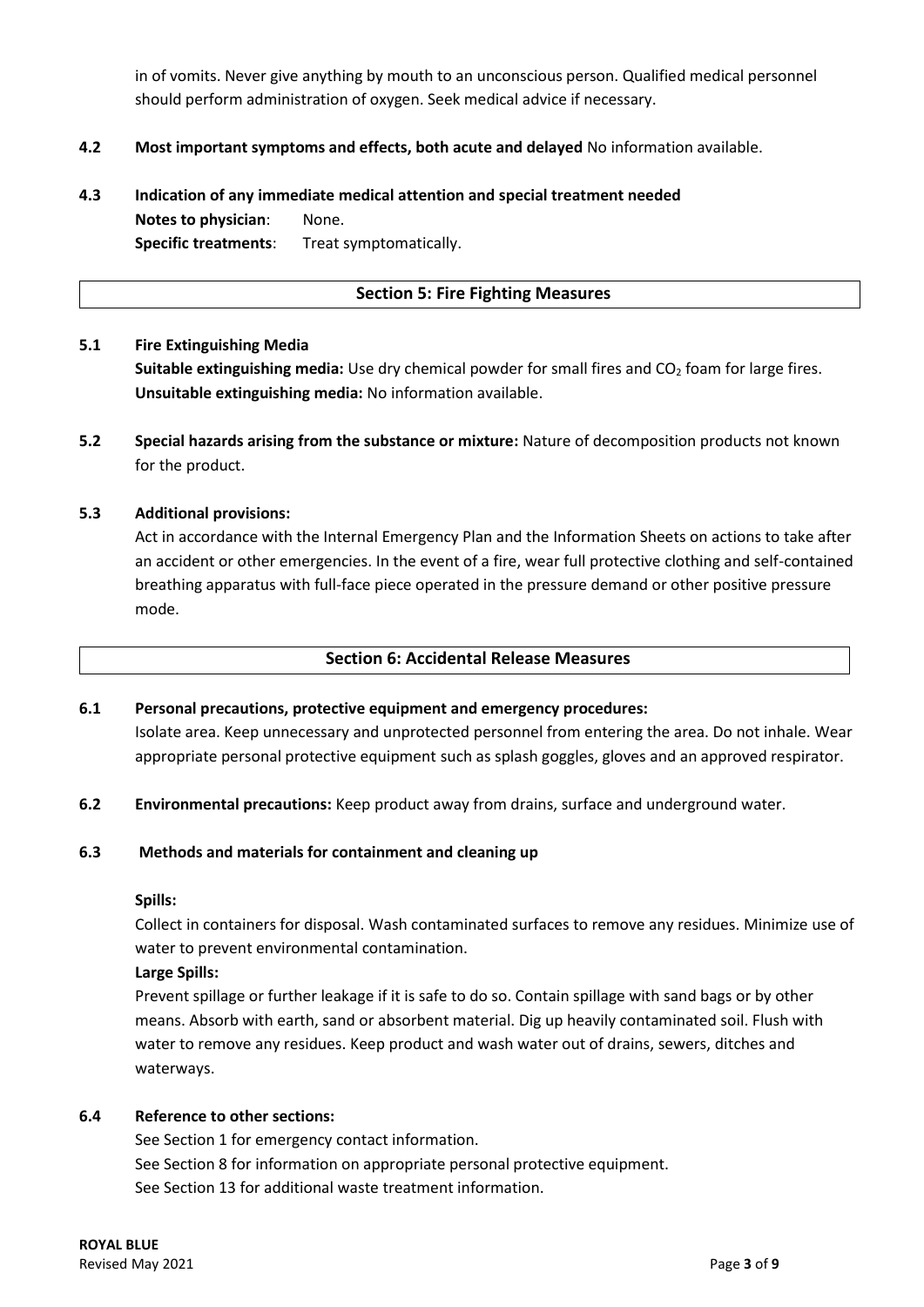## **7.1 Precautions for safe handling:**

Keep containers hermetically sealed. Control spills and residues, destroying them with safe methods (section 6). Avoid leakages from the container. Maintain order and cleanliness where dangerous products are used. Do not eat or drink during the process, washing hands afterwards with suitable cleaning products.

### 7**.2 Conditions for safe storage, including any incompatibilities:**

A.- Technical measures for storage Minimum Temp.: 5 °C Maximum Temp.: 30 °C Maximum time: 24 Months

## B.- General conditions for storage

Store in the closed, original container in a dry, cool, well-ventilated area out of direct sunlight. Avoid sources of heat, radiation, static electricity and contact with food. For additional information see subsection 10.5. Keep containers closed when not in use - check regularly for leaks.

## **7.3 Specific end use(s)**

Except for the instructions already specified it is not necessary to provide any special recommendation regarding the uses of this product.

## **Section 8: Exposure Controls / Personal Protection**

**8.1 Control parameters:** No specific occupational exposure limit has been established.

#### **8.2 Exposure controls**

#### **Appropriate engineering controls:**

Good general ventilation should be sufficient to control worker exposure to airborne contaminants.

#### **Hygiene measures:**

Wash hands, forearms and face thoroughly after handling chemical products, before eating, smoking and using the lavatory and at the end of the working period.

#### **Eye/face protection:**

Safety eyewear complying with an approved standard should be used when a risk assessment indicates this is necessary to avoid exposure to liquid splashes, mists, gases or dusts. Possible: safety glasses with side-shields.

**Hand protection:** Use chemical resistant gloves.

#### **Body protection:**

Personal protective equipment for the body should be selected based on the task being performed and the risks involved and should be approved by a specialist before handling this product.

#### **Other skin protection:**

Appropriate footwear and any additional skin protection measures should be selected based on the task being performed and the risks involved and should be approved by a specialist before handling this product.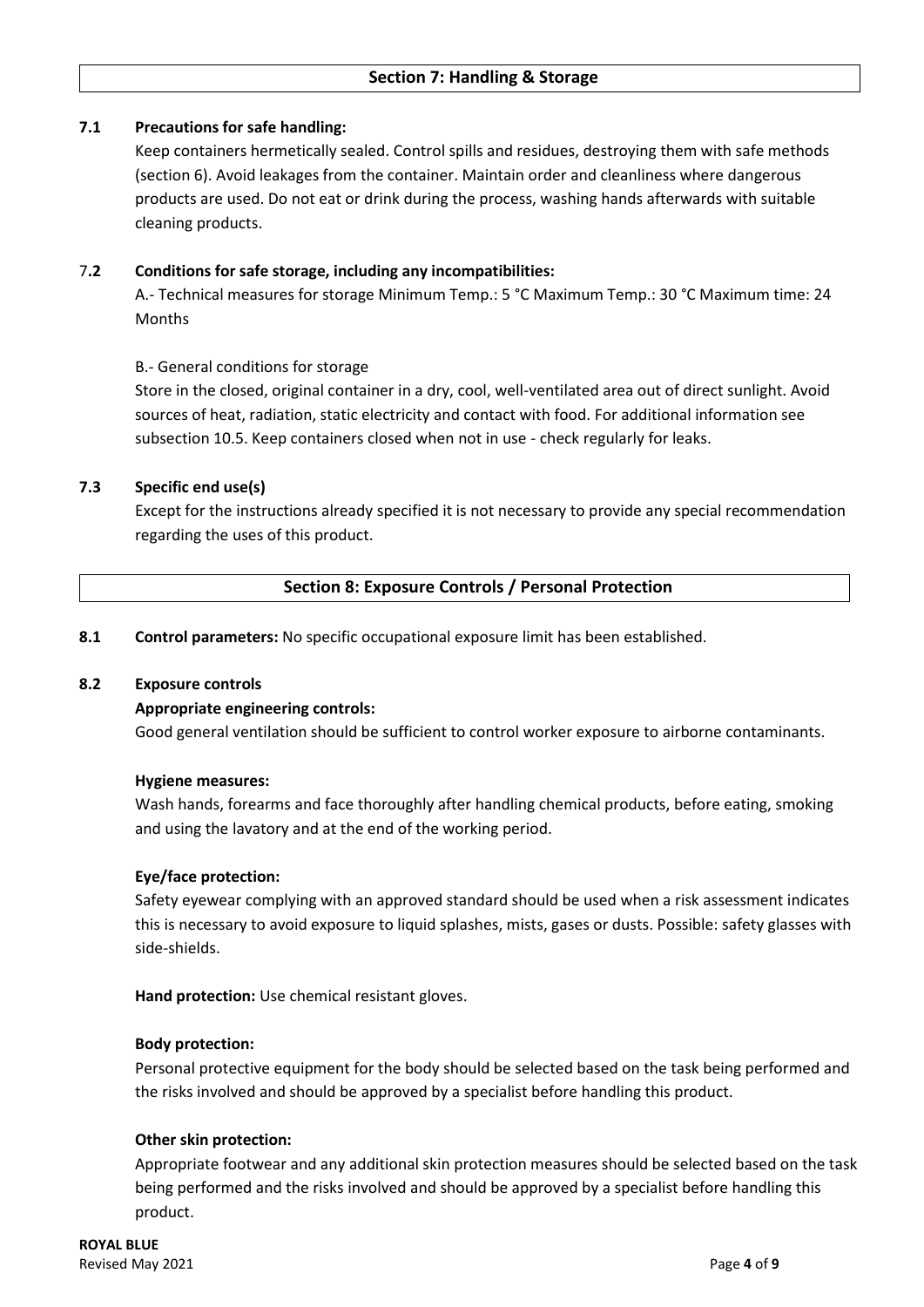## **Respiratory protection:**

Respirator selection must be based on known or anticipated exposure levels, the hazards of the product and the safe working limits of the selected respirator. Use a properly fitted, particulate filter respirator complying with an approved standard if a risk assessment indicates this is necessary.

**Environmental exposure controls:** Prevent product from entry into sewers and water courses.

|     |                                                              | <b>Section 9: Physical and Chemical Properties</b> |  |  |  |
|-----|--------------------------------------------------------------|----------------------------------------------------|--|--|--|
| 9.1 | Information on basic physical and chemical properties        |                                                    |  |  |  |
|     | For complete information, please refer to product datasheet. |                                                    |  |  |  |
|     | <b>Appearance</b>                                            |                                                    |  |  |  |
|     | Physical sate:                                               | Liquid                                             |  |  |  |
|     | Aspect:                                                      | Homogenous Suspension                              |  |  |  |
|     | Colour:                                                      | Blue                                               |  |  |  |
|     | Odour:                                                       | Slight Chemical Odour                              |  |  |  |
|     | <b>Volatility:</b>                                           |                                                    |  |  |  |
|     | Boiling Point at atmospheric pressure:                       | N/A                                                |  |  |  |
|     | Vapour pressure at 20 °C:                                    | No significant volatility, aqueous liquid          |  |  |  |
|     | Vapour pressure at 50 °C:                                    | No significant volatility, aqueous liquid          |  |  |  |
|     | Evaporation rate 20 °C:                                      | No data available                                  |  |  |  |
|     | <b>Product description:</b>                                  |                                                    |  |  |  |
|     | Density at 20 °C:                                            | $1.4 - 1.45$ g/ml                                  |  |  |  |
|     | Molecular weight:                                            | N/A                                                |  |  |  |
|     | Relative density at 20 °C:                                   | N/A                                                |  |  |  |
|     | Dynamic viscosity at 20 °C:                                  | N/A                                                |  |  |  |
|     | Kinematic viscosity at 20 °C:                                | N/A                                                |  |  |  |
|     | pH (1% solution):                                            | $8.94 - 8.76$                                      |  |  |  |
|     | Vapour density at 20 °C:                                     | N/A                                                |  |  |  |
|     | Partition coefficient n-octanol/water at 20 °C:              | N/A                                                |  |  |  |
|     | Solubility in water at 20 °C:                                | Soluble                                            |  |  |  |
|     | Stability:                                                   | This product is stable.                            |  |  |  |
|     | Decomposition temperature:                                   | N/A                                                |  |  |  |
|     | Melting point/freezing point:                                | Decomposes without melting                         |  |  |  |
|     | <b>Explosive properties:</b>                                 | No explosive properties                            |  |  |  |
|     | Oxidising properties:                                        | N/A                                                |  |  |  |
|     | Particle Size (D50%):                                        | $1.663 - 1.561$ µm                                 |  |  |  |
|     | Particle Size (D90%):                                        | $2.418 - 2.196$ µm                                 |  |  |  |
|     | Flammability:                                                |                                                    |  |  |  |
|     | Flash point:                                                 | N/A                                                |  |  |  |
|     | Auto-ignition temperature:                                   | N/A                                                |  |  |  |
|     | Lower flammability limit:                                    | N/A                                                |  |  |  |
|     | <b>Upper flammability limit:</b>                             | N/A                                                |  |  |  |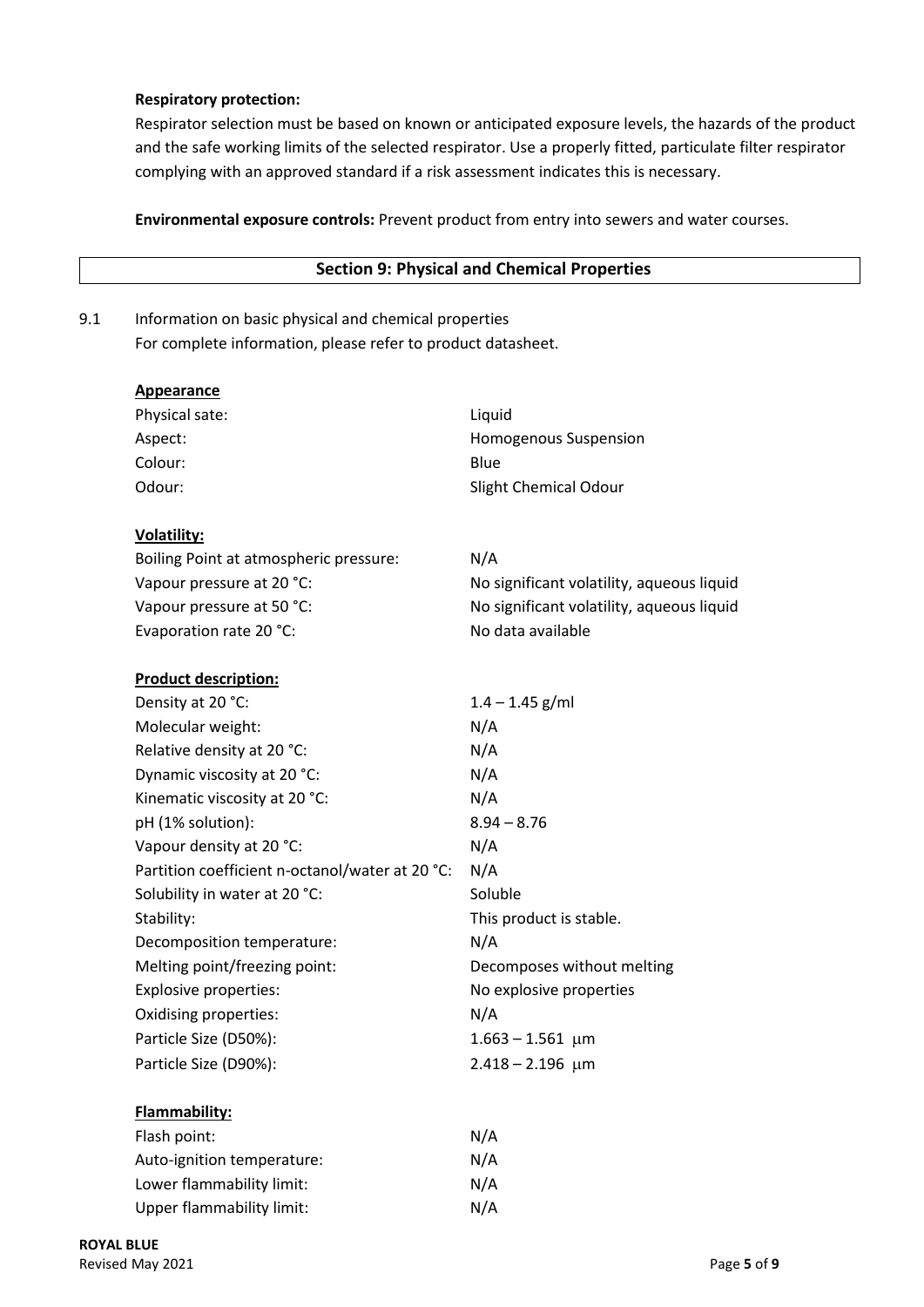### **9.2 Other Information:** No additional information.

## **Section 10: Stability and Reactivity**

- **10.1 Reactivity:** Product is stable under normal conditions.
- **10.2 Chemical stability:** Chemically stable under the conditions of storage, handling and use for 2 years.
- **10.3 Possibility of hazardous reactions:** Slightly reactive with oxidising agents
- **10.4 Conditions to avoid:** No information available.
- **10.5 Incompatible materials:** Oxidising agent.
- **10.6 Hazardous decomposition products:** No information available

#### **Section 11: Toxicological Information**

#### **11.1 Information on toxicological effects:**

LD<sub>50</sub> Oral (Rat): 1440 mg/kg (Published data) LD<sub>50</sub> Dermal (Rat): >2020 mg/kg (Published data)  $LC_{50}$  Inhalation (Rat): > 1.59 mg/L (Published data)

**Dangerous health implications:** Harmful if swallowed; Causes serious eye damage; Fatal if inhaled

**Carcinogenicity**: No information available.

## **Section 12: Ecological Information**

#### **12.1 Toxicity:**

| Copper (II) Hydroxide |                                  |                         |                       |  |
|-----------------------|----------------------------------|-------------------------|-----------------------|--|
|                       | <b>Acute Toxicity</b>            | <b>Species</b>          | Genus                 |  |
| $LC_{50}$             | 0.023 mg/L (96h) 0.08 mg/L (24h) | <b>Fathead Minnows</b>  | Fish                  |  |
|                       | >180 mg/L (96h)                  | Rainbow trout           |                       |  |
|                       |                                  | <b>Bluegill sunfish</b> |                       |  |
| $LC_{50}$             | 3400 mg/kg                       | Bobwhite quail          | <b>Bird</b>           |  |
|                       | >5000 mg/kg                      | <b>Mallard Duck</b>     |                       |  |
|                       | >10000 ppm                       | <b>Bobwhite Quail</b>   |                       |  |
|                       | >10000 ppm                       | <b>Mallard Duck</b>     |                       |  |
| EC <sub>50</sub>      | $6.5$ ppm                        | Daphnia Magna           | Aquatic Invertebrates |  |

#### **Summary:**

Toxic to fish and aquatic invertebrates and may contaminate water through runoff. This product has potential for runoff for several months after application

#### **12.2 Persistence and degradability:**

Copper is an inorganic compound that cannot be degraded in soils. Copper can be present under different forms, most of which are strongly bound to inorganic and organic ligands contained within soil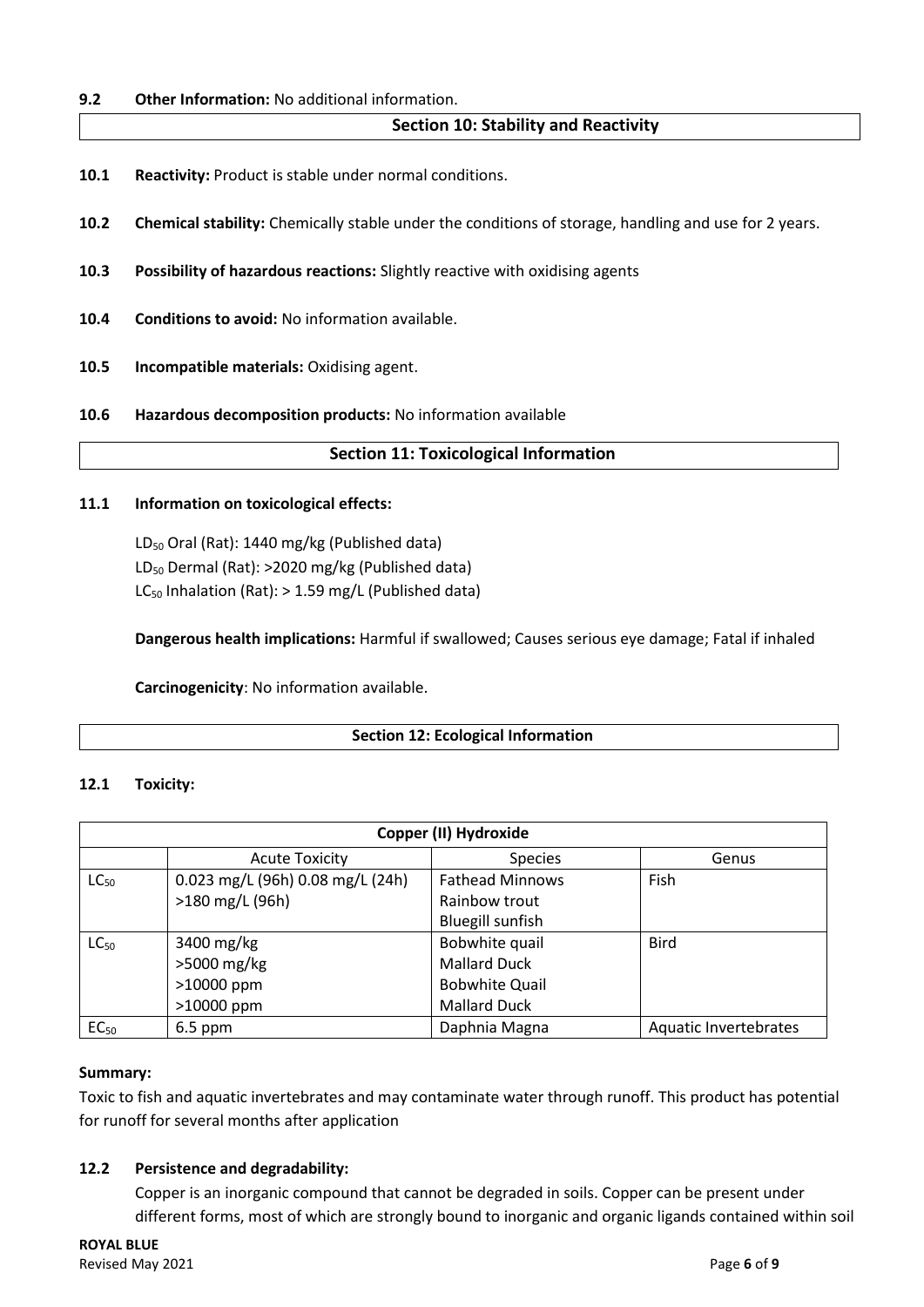and sediments. The fate and behaviour of copper, as its bio availability, strongly depend on the distribution of these different forms.

# **12.3 Bio accumulative potential:** Copper is strongly bio-accumulated

## **12.4 Mobility in soil:**

Poorly draining soils and soils with shallow water tables are more prone to produce runoff contains this product. Drift and runoff may be hazardous to aquatic organisms in water adjacent to treated areas

**12.5 Results of PBT and vPvB assessment:** No information available

## **12.6 Other adverse effects:** High concentration in receiving water will injure aquatic life

# **Section 13: Disposal Considerations**

The information in this section contains generic advice and guidance. The list of Identified Uses in Section 1 should be consulted for any available use-specific information provided in the Exposure Scenario(s).

- **13.1 Waste treatment methods:** Treat as hazardous waste and dispose of in accordance with municipal, provincial and national regulation
- **13.2 Product/ packaging disposal:** Treat as hazardous waste and dispose of in accordance with municipal, provincial and national regulations. Waste packaging should be recycled

## **Special precautions:**

This material and its container must be disposed of in a safe way. Care should be taken when handling emptied containers that have not been cleaned or rinsed out. Empty containers or liners may retain some product residues. Avoid dispersal of spilt material and runoff and contact with soil, waterways, drains and sewers.

**Section 14: Transportation Information**

|                    | Land transport     | <b>Inland waterway</b> | <b>Sea Transport</b> | <b>Air Transport</b> |
|--------------------|--------------------|------------------------|----------------------|----------------------|
|                    | (ADR/RID)          | transport              | (IMDG)               | (ICAO-TI / IATA-     |
|                    |                    | (AND/ADNR)             |                      | DGR)                 |
| 14.1 UN Number     | 3010               | 3010                   | 3010                 | 3010                 |
| 14.2 UN proper     | Environmentally    | Environmentally        | Environmentally      | Environmentally      |
| shipping name      | hazardous          | hazardous              | hazardous            | hazardous            |
|                    | substance, liquid. | substance, liquid.     | substance, liquid.   | substance, liquid.   |
|                    | N.O.S (Copper      | N.O.S (Copper          | N.O.S (Copper        | N.O.S (Copper        |
|                    | dihydroxide        | dihydroxide            | dihydroxide          | dihydroxide          |
|                    | Copper (II)        | Copper (II)            | Copper (II)          | Copper (II)          |
|                    | Hydroxide)         | Hydroxide)             | Hydroxide)           | Hydroxide)           |
| 14.3 Transport     |                    | 9                      |                      |                      |
| hazard class(es)   |                    |                        |                      |                      |
| 14.4 Packing Group | Ш                  | Ш                      | Ш                    | Ш                    |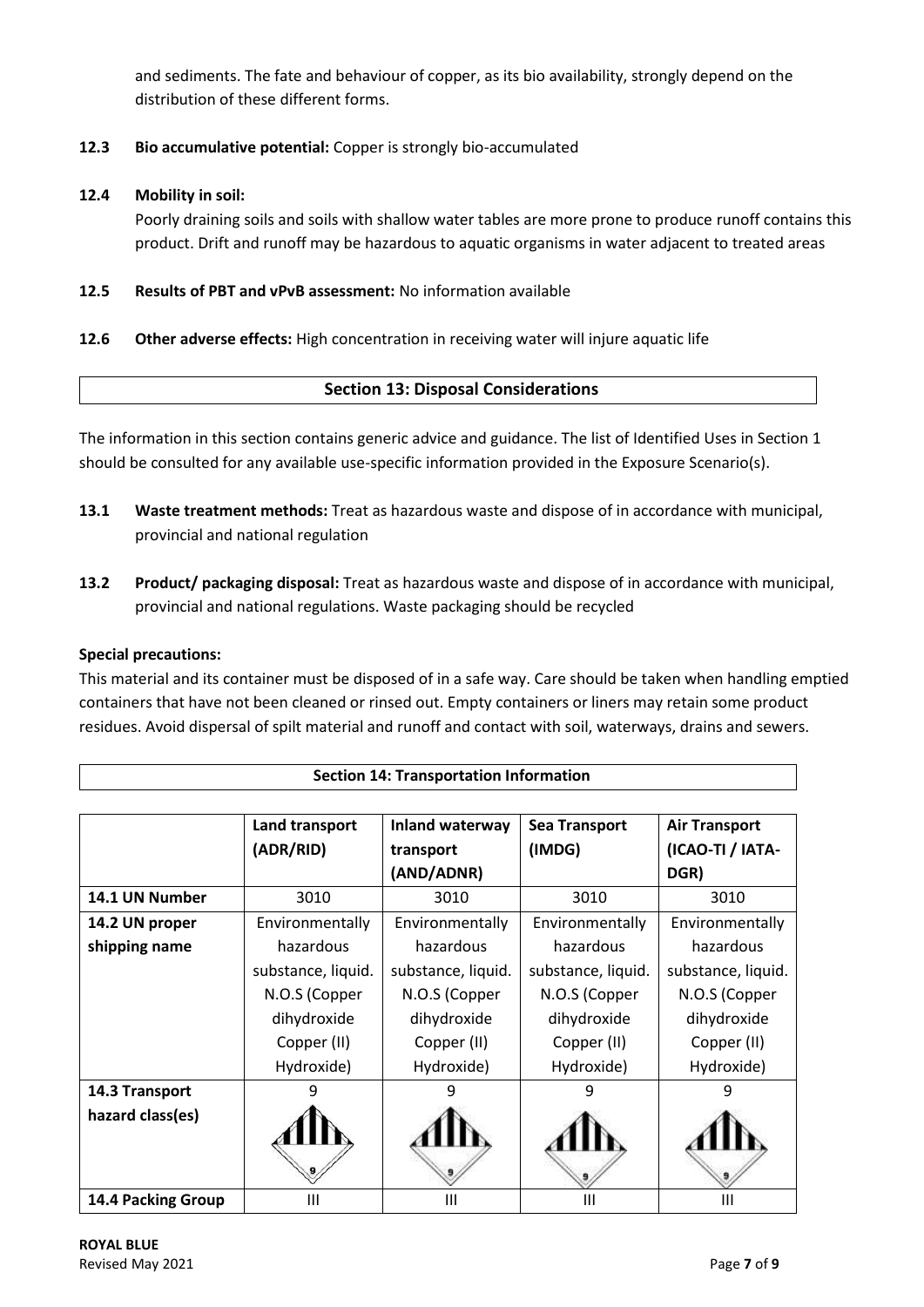| <b>14.5 Environmental</b> | Yes               | Yes               | Yes               | Yes               |
|---------------------------|-------------------|-------------------|-------------------|-------------------|
| hazards                   |                   |                   |                   |                   |
| 14.6 Special              | No data available | No data available | No data available | No data available |
| precautions for user      |                   |                   |                   |                   |
| 14.7 Transport in         | No data available | No data available | No data available | No data available |
| bulk according to         |                   |                   |                   |                   |
| <b>Annex II of Marpol</b> |                   |                   |                   |                   |
| and IBC Code:             |                   |                   |                   |                   |

## **Section 15: Regulatory Information**

# 15.1 **Safety, health and environmental regulations/legislation specific for the substance or mixture:** Occupational Health and Safety Act 1993 Regulation for Hazardous Chemical Substances

## **Other legislation:**

EU regulations: Regulation EC 1272/2008 [EU-GHS/CLP]

Other National regulations: National Road Traffic Act, 1996 (ACT NO. 93 of 1996).

SANS 10228:2012- The identification and classification of dangerous goods for transport by road and rail modes.

National Environmental Management: Waste Act 59 of 2008.

#### **15.2 Chemical Safety Assessment:**

The supplier has not carried out evaluation of chemical safety.

## **Section 16: Other Information**

#### **Legislation related to safety data sheets:**

This safety data sheet is GHS aligned

#### **Advice related to training:**

Minimal training is recommended to prevent industrial risks for staff using this product, in order to facilitate their comprehension and interpretation of this safety data sheet, as well as the label on the product.

#### **Principal bibliographical sources:**

[http://echa.europa.eu](http://echa.europa.eu/)

## **Relevant P-, H- and EUH-phrases (number and full text)**

- H302 Harmful if swallowed
- H332 Harmful if inhaled
- H410 Very toxic to aquatic life with long lasting effects
- P101 If medical advice is needed, have product container or label at hand.
- P102 Keep out of reach of children.
- P103 Read label before use.
- P261 Avoid breathing dust/fume/gas/mist/vapours/ spray.
- P264 Wash hands thoroughly after handling.
- P270 Do not eat, drink or smoke when using product.

# **ROYAL BLUE**

Revised May 2021 Page **8** of **9**